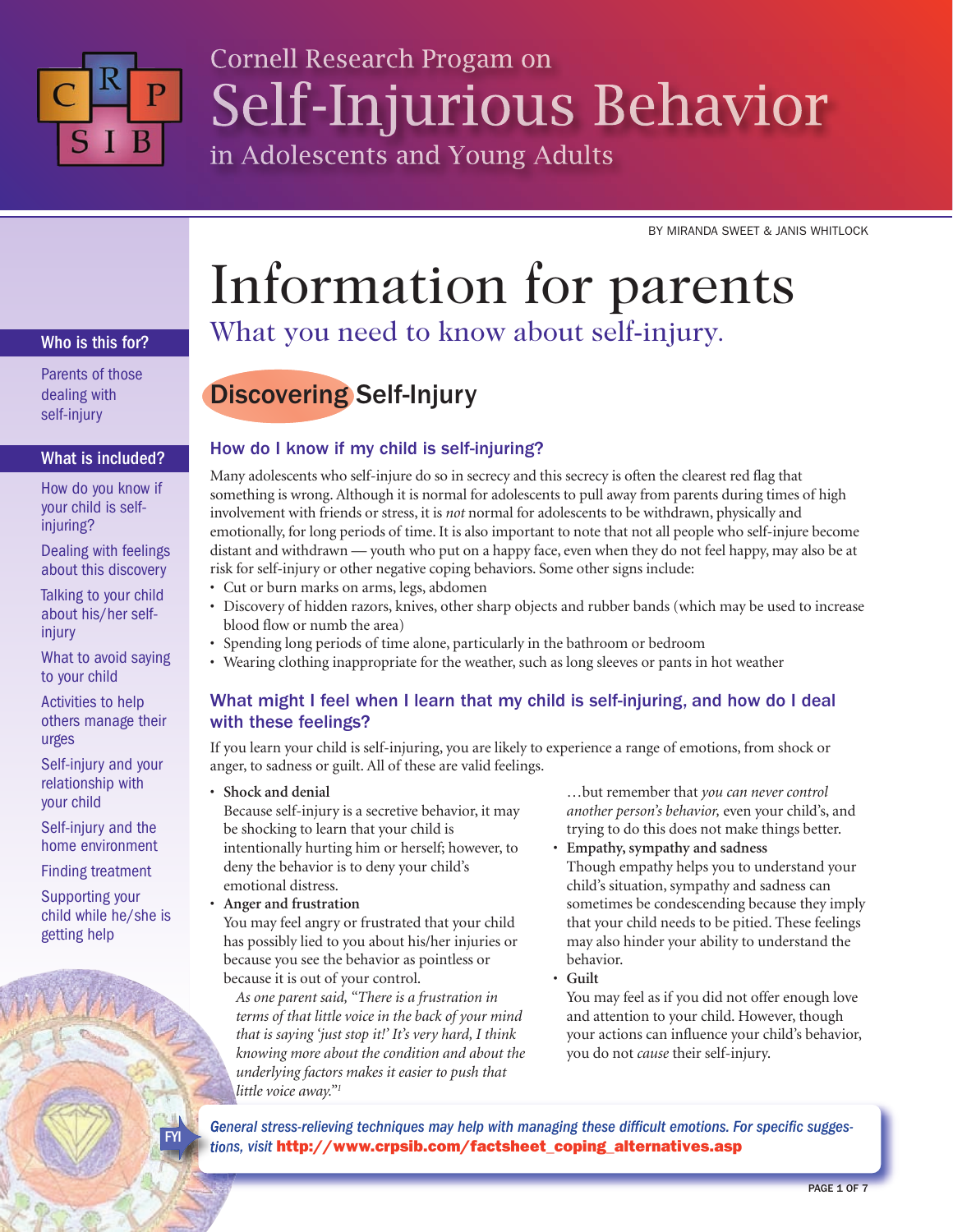### Opening the Lines of Communication

#### How should I talk to my child about his/her self-injury?

- Address the issue **as soon as possible.** Don't presume that your child will simply "outgrow" the behavior and that it will go away on its own. (Though keep in mind this can and does happen for some young people–some do mention "outgrowing" their self-injury. This typically occurs because they learn more adaptive ways of coping).
- Try to **use your concern** in a constructive way, by helping your child realize the impact of his/her self-injury on themselves and others.
- It is most important to **validate your child's** *feelings.* Remember that this is different from validating the behavior.
	- Parents must first make eye contact and be respectful listeners before offering their opinion
	- Speak in calm and comforting tones
	- Offer reassurance
	- Consider what was helpful to you as an adolescent when experiencing emotional distress
- If your child does not want to talk, **do not pressure** him/her. Self-injury is a very emotional subject and the behavior itself is often an indication that your child has difficulty verbalizing his/her emotions.

#### What are some helpful questions I can ask my child to better understand his/her self-injury?<sup>2</sup>

Recognize that direct questions may feel invasive and frightening at first—particularly when coming from someone known and cared for, like you. It is most productive to focus first on helping your child to acknowledge the problem and the need for help. Here are some examples of what you might say:

- "How do you feel before you self-injure? How do you feel after you self-injure?" Retrace the steps leading up to an incident of self-injury—the events, thoughts, and feelings which led to it.
- "How does self-injury help you feel better?"
- "What is it like for you to talk with me about hurting yourself?"
- "Is there anything that is really stressing you out right now that I can help you with?"
- "Is there anything missing in our relationship, that if it were present, would make a difference?"
- "If you don't wish to talk to me about this now, I understand. I just want you to know that I am here for you when you decide you are ready to talk. Is it okay if I check in with you about this or would you prefer to come to me?"

*"…internal pain wasn't real and wasn't something you that you could heal. And if you make it external, it's real, you can see it… I needed to have it be in a place other than inside me."* —Interviewee

#### What are some things I should AVOID saying or doing?

The following behaviors can actually increase your child's self-injurious behaviors:<sup>3</sup>

- Yelling
- Lecturing
- Put downs
- Harsh and lengthy punishments
- Invasions of privacy (i.e., going through your child's bedroom without his/her presence)
- Ultimatums
- Threats

**Avoid power struggles.** You cannot control another person's behavior and demanding that your loved one stop the selfinjurious behavior is generally unproductive.

The following statements are examples of **unhelpful** things to say:

- "I know how you feel." This can make your child feel as if their problems are trivialized.
- "How can you be so crazy to do this to yourself?"
- "You are doing this to make me feel guilty."

**Take your child seriously.** One individual who struggles with self-injury described her disclosure to her parents in the following way: *"They freaked and made me promise not to do it again. I said yes just to make them feel better though. That settled everything for them. I felt hurt that they did not take me serious[ly] and get me help."4*

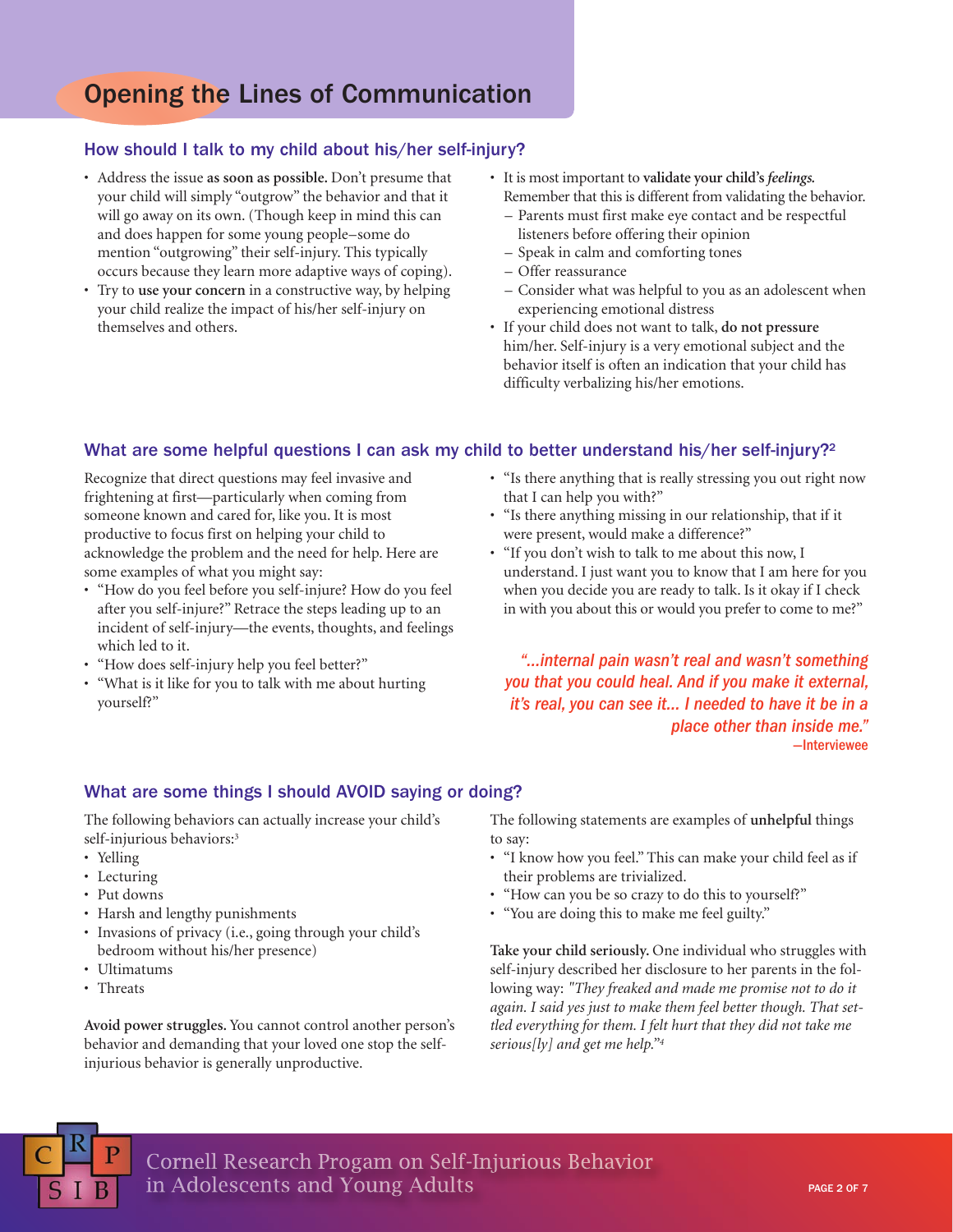*Attachment Parenting International offers support groups for parents in many cities around the country, with the aim of creating strong and healthy bonds between parents and their children. For a list of meetings in your state or go to* **<http://www.attachmentparenting.org/groups/groups.php>**

#### How do I know if I am doing or saying the right thing?

- Parents need to ask for feedback from their child about how well they are doing their job as parents.
	- This demonstrates that they are truly engaged in improving and strengthening their relationship with their child.
	- Parents can identify specifically what they can do to contribute to their child's success.

#### Are there any activities I can complete with my child to help them manage their urges to self-injure?

The Nillumbik Community Health Service has developed an activity for identifying who can be helpers and specifically how they can help. There is a worksheet to fill in who is available at different times throughout the day for support. To link to this worksheet, see [http://www.nchs.org.au/Docs/SelfHarm\\_StuInfoPack.pdf.](http://www.nchs.org.au/Docs/SelfHarm_StuInfoPack.pdf) If your child has already developed a list of effective coping strategies for managing distress (for more on this, see [http://www.crpsib.com/factsheet\\_coping\\_alternatives.asp\)](http://www.crpsib.com/factsheet_coping_alternatives.asp), this information can be put together to create a "help card," which includes your child's top coping strategies and phone numbers of support people, and can be easily carried around in a wallet for whenever the need for support may arise. Go to Appendix M of <http://www.sfys.infoxchange.net.au/resources/public/items/2004/12/00131-upload-00001.doc> to link to the help card activity.

> *"Parents, there is hope. If you are facing some of the difficulties we have… don't give up. You need to fight; many teachers, doctors and counselors may not have the knowledge or ability to help — keep fighting. Don't give up; there can be a bright light at the end of the tunnel."* — Parent collaborators on CRPSIB team

> > *To read more about the personal experiences of these parents, see* http://www.crpsib.com/factsheet personal stories.asp

*"I stopped because I developed a sense of worth and, to some extent, love for myself. I also have come to understand that it is painful for those I love to know I cut myself, so I have partially stopped so I would not hurt them. I've learned better coping strategies as well."*

— Survey Participant

FYI

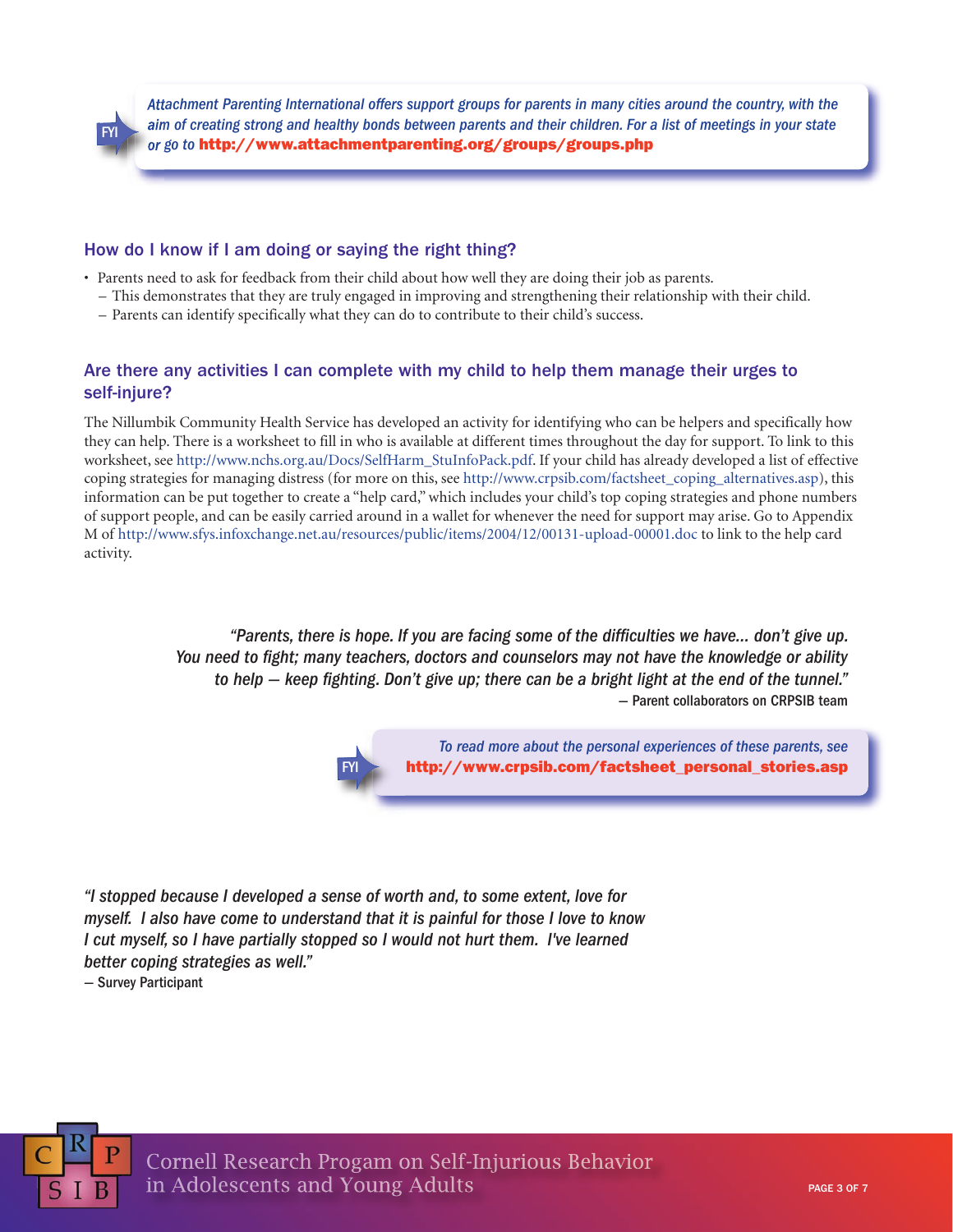### Understanding the Role of Relationships

#### Is my child's self-injury my fault?

No, no person causes another person to act in a certain way. Like most negative behaviors, however, self-injury is often a result of two things. That is, a person's belief that he or she cannot handle the stress they feel, and that self-injury is a good way to deal with stress. A history of strained relations with parents and/or peers, high emotional sensitivity, and low ability to manage emotion all contribute to these beliefs. This can lead to the use of self-injury in order to cope. Parentchild relationships strongly influence a child's (and parents') emotional state. Youth with high emotion sensitivity and few emotion management skills may be particularly sensitive to stressful dynamics within the relationship, especially if they

continue for a long time. For this reason, negative parentchild interactions are often powerful triggers for self-injury. However, they are also powerful in aiding recovery and, most importantly, to the development of positive coping skills. Parents who are willing to understand the powerful role they play, to directly confront painful dynamics within the family, to be fully present for their child, and to help their child see that he or she has a choice in how they cope with life challenges, will be allies in the recovery process. Parents who try to fix their child by taking responsibility for their child's problems may actually make recovery more difficult.

#### How might my relationship with my child affect his/her self-injurious behaviors?<sup>2</sup>

- Extremes in the quality of the parents' attachment (such as a lack of boundaries or too much emotional distance, or extreme overprotective or hovering behavior) are common in today's society.
	- Many adolescents who struggle with self-injury report that their parents are either unavailable to them for emotional support or invalidate their feelings, which has led them to believe that they are worthless or not worthy of being loved.
	- Alternatively, parents who cope *for* their kids by seeking to closely control their behavior, attitudes and/or choices run the risk of undermining their children's capacity to develop effective ways of handling stress and adversity.
- The importance of secure attachments:
	- Adolescents who feel secure and positive attachment bonds with their parents are less likely to gravitate to negative peer groups or be victims of peer pressure.
	- Resilient children and adolescents, that is, those who
	- have the ability to quickly rebound from painful life events, say that their secure attachments with their parents or key caretakers have a significant influence on their ability to cope effectively.

According to Selekman (2006), mothers tend to average 8 minutes a day in conversation with their adolescents. Fathers spend only 3 minutes.

#### How might my child's peer relationships affect his or her self-injury?

If children feel as if their needs are not being met at home, they may turn to a so-called "second family," such as a street gang or a negative peer group. This is particularly likely to happen if parents work long hours. Children may turn to this second family because they feel that their parents are too busy to spend time with them. What is particularly troubling is that self-injury may sometimes be a part of the culture of the second family. For example, one adolescent described how she and her friends would play a game called "chicken," in which the participants superficially wounded themselves, and the winner was the individual who could inflict the most cuts without "chickening out."5

*"I think probably one of the most difficult things for people who don't self injure to understand, what I've been asked time and time again, is why do you do it? It's so many years of depression behind it. You can't answer 'I cut because of this and this and this." And also, how physically addictive it is. It feels so necessary and so right."* — Interviewee

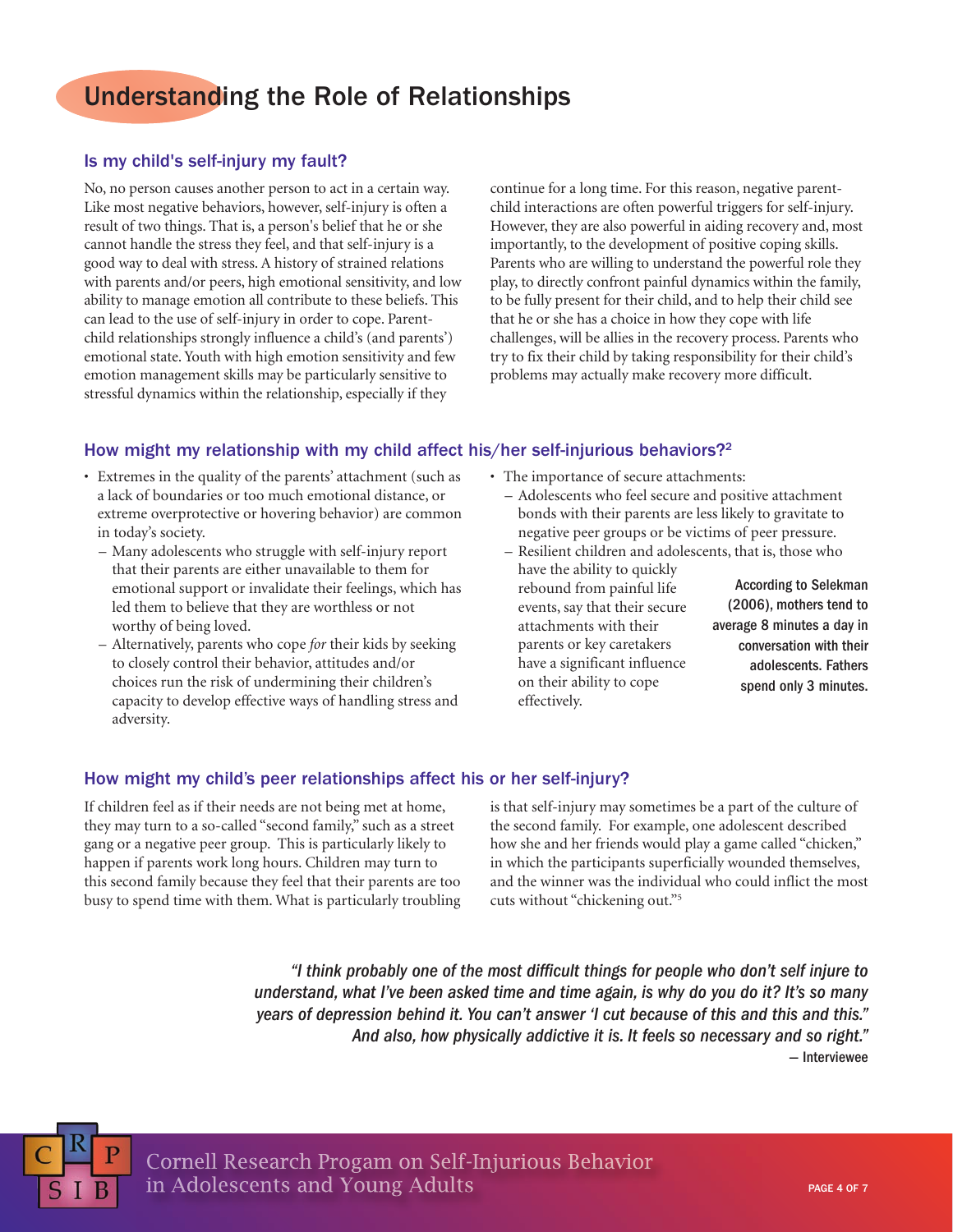#### What aspects of the home environment might be affecting my child's self-injury?<sup>6</sup>

- **Repression and/or mismanagement of emotion** Self-injury is most commonly understood as an emotion regulation technique. This suggests that individuals who practice it have difficulty regulating emotional states healthfully. In some cases, this tendency is a result of a family history of repressing or mismanaging emotion, such as when family members either do not know how to constructively express negative feelings like anger or fear, or when they withhold demonstrations of love and tenderness with their children.
- **Family secrets**

All families have stories to tell, not all of which are easy to share or hear. When a child or adolescent is directly involved with negative events occurring within the family and then told or chooses not to share what is happening with someone he or she trusts, he/she may suffer psychologically and physically. Depression, anxiety, and a variety of self-injurious behaviors are all potential consequences of keeping family secrets.

#### How can I foster a protective home environment?

- Model healthy ways of managing stress.
- Keep lines of communication and exchange open.
- Emphasize and uphold the importance of family time.
- Expect that your child will contribute to the family's chores and responsibilities.
- Set limits and consistently enforce consequences when these are violated. Consider positive consequences, such as working in a soup kitchen or other community service.
- Respect the development of your child's individuality.
- Provide firm guidelines around technology usage. Many individuals who struggle with self-injury report spending several hours a day interacting on the Internet with other self-injurers (particularly via message boards—many of which are not regulated) while engaging in their harming behaviors. Though the majority of the information shared is supportive, some of these sites actually encourage self-injury and even share harming techniques.
- Do not take your child's self-injury tools away. This suggestion is often surprising to parents. However, if your child has the strong urge to injure him/herself,

he/she will find a way (and it may not be as safe). Also, using the same tools is sometimes part of the ritual of self-injury, so the panic of losing this aspect of control can actually trigger more harming episodes.

- Remember that respect is a two-way street.
	- Keep the atmosphere at home inviting, positive, and upbeat.
	- Positive emotion promotes resiliency and serves as a protective measure.
- Practice using positive coping skills together.
- Avoid over-scheduling your child and putting too much pressure on him or her to perform.
- Don't expect a quick fix. There will be setbacks along the way to recovery, and a slip does not mean that your child is not making progress; these are common during stages of change. See the next page for more information about the **five stages of change,** which has been applied to a broad range of behaviors.

*"Easy access to a virtual subculture of like-minded others may reinforce the behavior for a much larger number of youth."* —Janis Whitlock, Ph.D., MPH

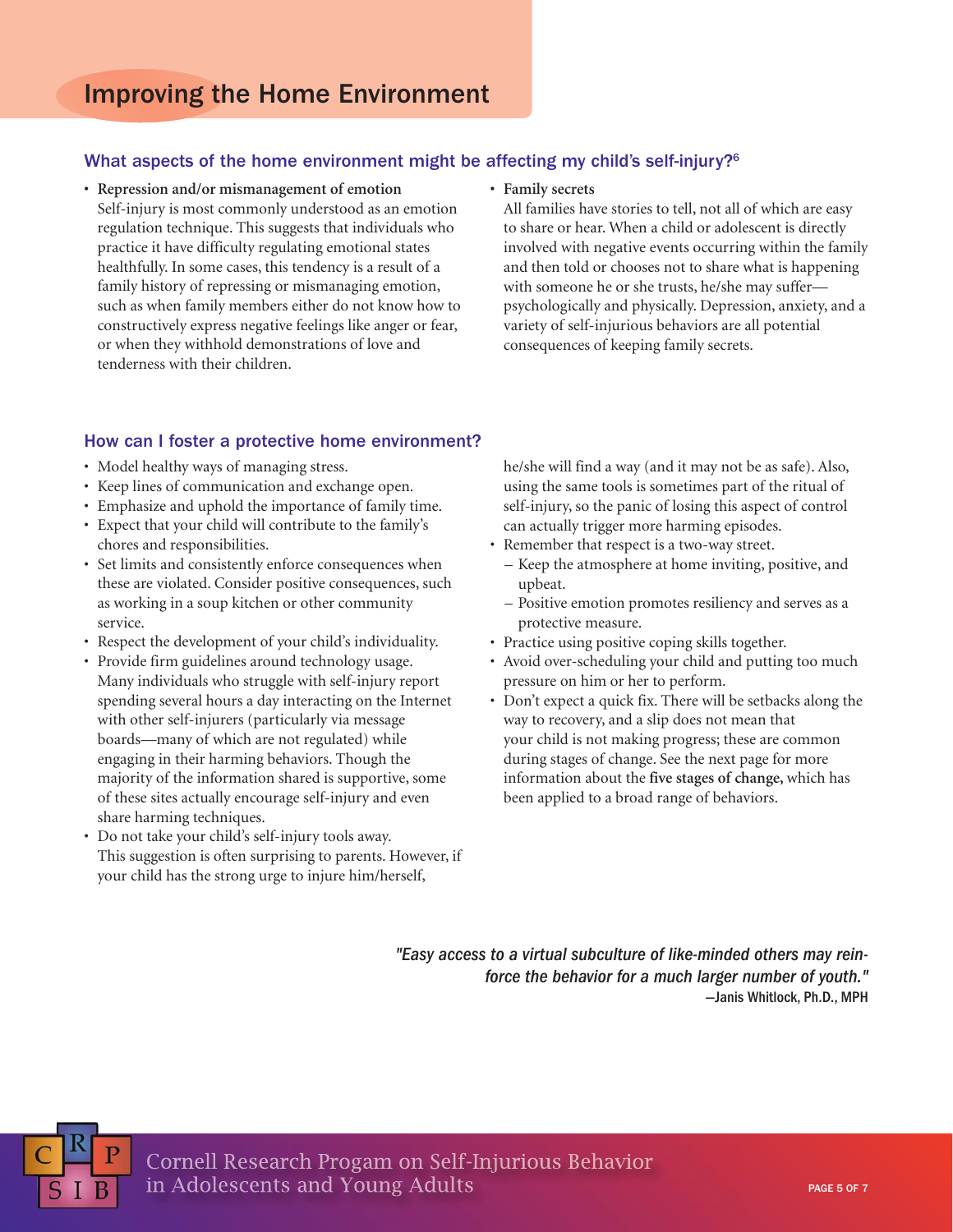## **FIVE STAGES OF CHANGE**

- **Precontemplation:** The individual is not seriously thinking about changing his/her behavior and may not even consider that he/she has a problem. For example, your child may defend the benefits of his/her self-injury and not acknowledge the negative consequences of harming him/herself. **1**
- **Contemplation:** The individual is thinking more about the behavior and the negative aspects of continuing to practice it. Though the individual is more open to the possibility of changing, he/she is often ambivalent about it. For example, your child may be considering the benefits of decreasing his/her self-injury, but may wonder whether it is worth it to give up the behavior. **2**
- **Preparation:** The individual has made a commitment to change his/her behavior. He/she may research treatment options and consider the lifestyle changes that will have to be made. For example, your child may look for a support group to plan for the difficulties of decreasing his/her self-injury. **3**
- **Action:** The individual has confidence in his/her ability to change and is taking active steps. For example, your child might begin practicing **alternative coping mechanisms** (see [http://www.crpsib.com/factsheet\\_coping\\_alternatives.asp\)](http://www.crpsib.com/factsheet_coping_alternatives.asp), like journaling, rather than engaging in self-injury. Unfortunately, this is also the stage where the individual is most vulnerable to a relapse, because learning new techniques for managing your emotions is a gradual learning process. Support is vital to this stage—this is where you come in! **4**
- **Maintenance:** The individual is working to maintain the changes he/she has made. He/she is aware of triggers and how these may affect his/her goals. For example, if your child knows that studying for an upcoming calculus test sometimes triggers the urge to self-injure, he/she might join a study group to reduce the likelihood of self-injuring. **5**

"Therapy helped me deal with other issues which in turn helped me stop hurting myself. Hurting my self was not the central issue in my therapy sessions… I hurt myself because I was depressed, so we worked on getting the depression under control and then the intentional hurting myself ceased because not only was I no longer depressed but I knew myself better to know the correct way FOR ME to control problems that I would have later." — Survey Participant

## Finding Treatment

*Know that seeking help for someone, particularly a youth, is a sign of love, not betrayal. You can provide some choices about where to go and who to see. You can also include him/her in decisions about how and what to tell other family members if that becomes a necessity.*

#### How can I find a therapist for my child?<sup>7</sup>

The S.A.F.E. Alternatives website [\(http://www.selfinjury.com\)](http://www.selfinjury.com) provides a thorough overview of how to find a therapist, specifically for the treatment of self-injury. It provides suggestions for how to obtain a referral, such as asking a member of the medical field, looking in the phonebook, and researching teaching hospitals (which may have low-cost alternatives). There is also a link to a section titled "Therapist Referrals" which provides specific names and information about experienced therapists in each state. To go directly to this page of referrals, see http://www.selfinjury.com/referrals\_therapistreferrals.html.

Three different therapy models are explained, including psychodymanic therapy, cognitive-behavioral therapy and supportive therapy. There are recommendations for questions to ask a therapist—and yourself—to determine whether the relationship seems to be a good match. General tips for how to get the most out of therapy and some potential difficulties to expect are included throughout the overview.